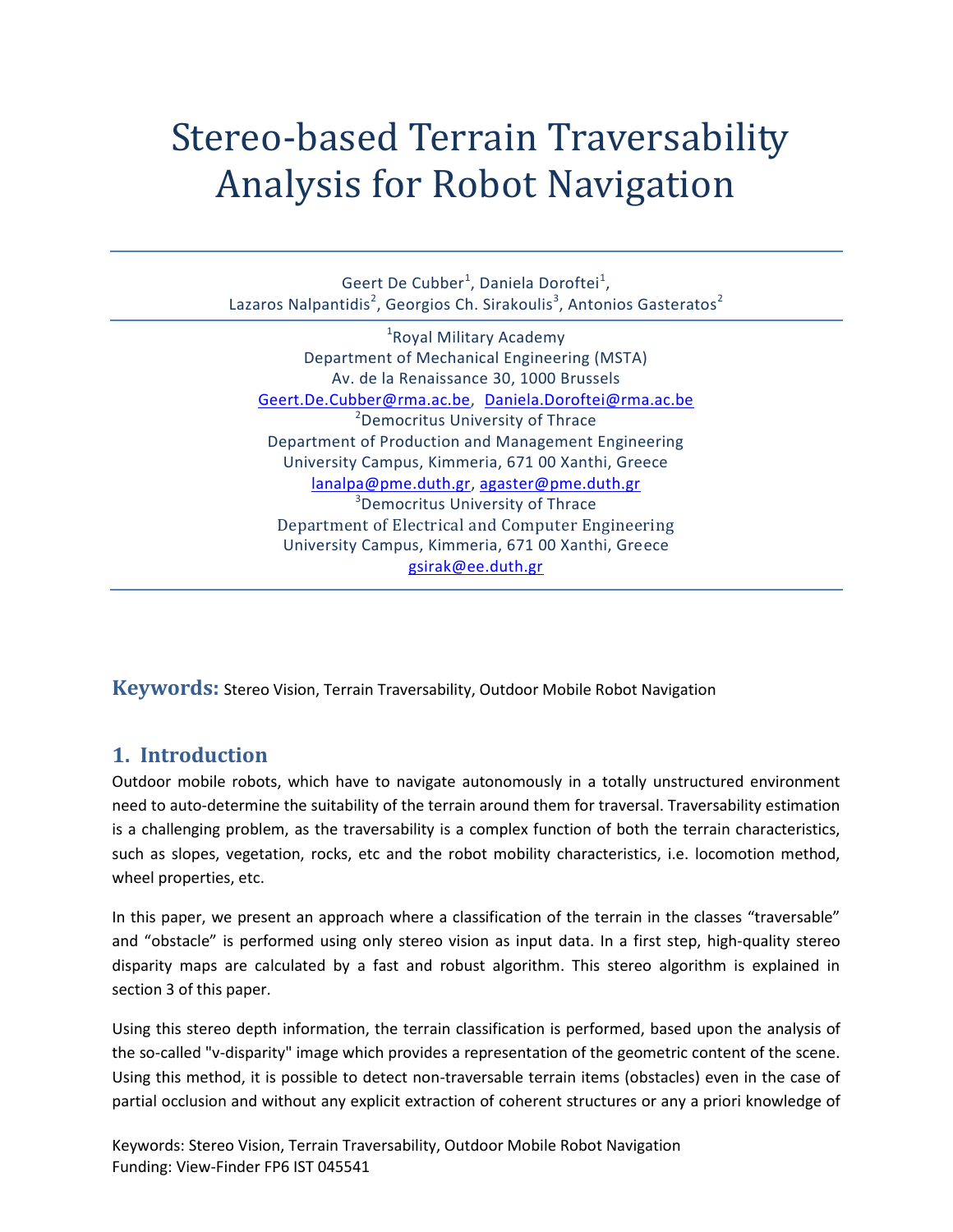the environment. The sole algorithm parameter is a single factor which takes into account the robot mobility characteristics. This terrain traversability estimation algorithm is explained in section 4.

The stereo disparity mapping and terrain traversability estimation processes are integrated in an autonomous robot control architecture, proving that the algorithms allow real-time robot control. The results of experiments with this robot navigating on rough outdoor terrain are presented in section 5.

## **2. Previous Work**

### **2.1.Stereo**

Autonomous robots' behavior greatly depends on the accuracy of their decision making algorithms. In the case of stereo vision-based navigation, the accuracy and the refresh rate of the computed depth images, i.e. disparity maps, are the cornerstone of its success [\[19\].](#page-8-0) In order to address the demand for real-time operation, robotic applications usually utilize algorithms of low computational payload. Thus, local methods are preferred to the global ones. Dense local methods calculate depth for almost every pixel of the scenery, talking into consideration only a small neighborhood of pixels each time [\[15\].](#page-8-1)

Muhlmann et al in [\[11\]](#page-8-2) describe a method that uses the sum of absolute differences (SAD) correlation measure for RGB color images. Applying a left to right consistency check, the uniqueness constraint and a median filter, it can achieve 20 fps for 160x120 pixel images. Another fast SAD based algorithm is presented in [\[2\].](#page-7-0) It is based on the uniqueness constraint and rejects previous matches as soon as better ones are detected. It achieves 39.59 fps speed for 320x240 pixel images with 16 disparity levels and the root mean square error for the standard Tsukuba pair is 5.77 .The algorithm reported in [\[23\]](#page-8-3) achieves almost real-time performance. It is once more based on SAD but the correlation window size is adaptively chosen for each region of the picture. Apart from that, a left to right consistency check and a median filter are utilized. The algorithm is able to compute 7 fps for 320x240 pixel images with 32 disparity levels.

Another possibility in order to obtain accurate results in real-time is to utilize programmable graphic processing units (GPU). In [\[24\]](#page-8-4) a hierarchical disparity estimation algorithm is presented. This method can process either rectified or non-calibrated image pairs using a local SAD based bidirectional process. This algorithm is implemented on an ATI Radeon 9700 Pro GPU and can achieve up to 50 fps for 256x256 pixel input images.

On the other hand, an interesting but very computationally demanding local method is presented in [\[22\].](#page-8-5) It uses varying weights for the pixels in a given support window, based on their color similarity and geometric proximity. However, the execution speed of the algorithm is far from being real-time. The running time for the Tsukuba image pair with a 35x35 pixels support window is about one minute. The error ratio is only 1.29%, 0.97%, 0.99%, and 1.13% for the Tsukuba, Sawtooth, Venus and Map image sets accordingly.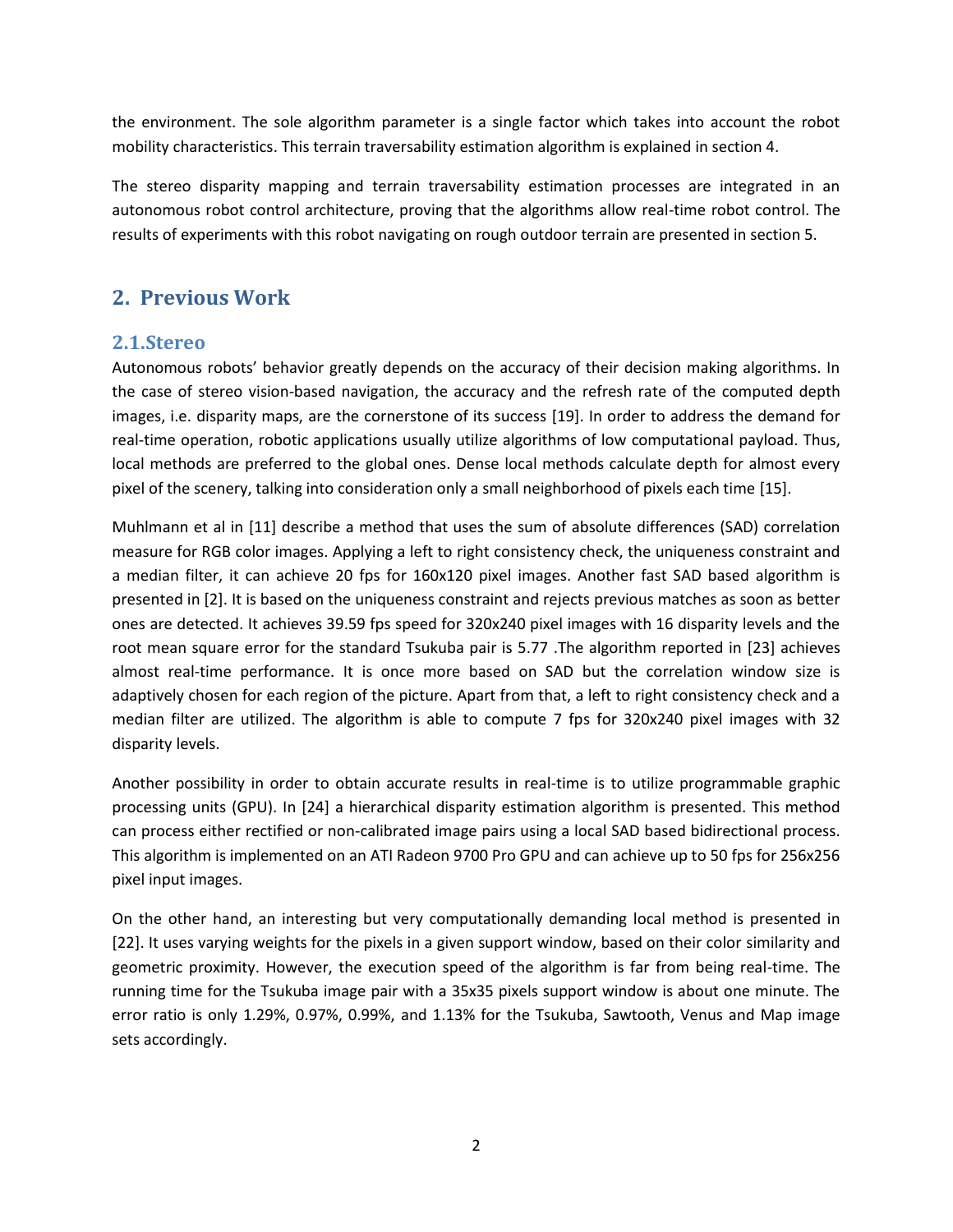A detailed taxonomy and presentation of dense stereo correspondence algorithms can be found in [\[15\].](#page-8-1) Additionally, the recent advances in field as well as the aspect of hardware implementable stereo algorithms are covered i[n \[13\].](#page-8-6)

## **2.2.Traversability Analysis**

Terrain traversability analysis is a research topic which has been in the focus of the mobile robotics community in the past decade, inspired by the development of autonomous planetary rovers and, more recently, the DARPA Grand Challenge. However, already in 1994, Langer et al. [\[10\]](#page-8-7) computed elevation statistics of the terrain (height difference and slope) and classified terrain cells as traversable or untraversable by comparing these elevation statistics with threshold values. Most of the terrain traversability analysis algorithms employ such a cell-based traversability map, which can be thought of as a 2.5D occupancy grid. The problem with Langer's method was that the traversability was only expressed in binary forms and soon other researchers [\[17\]\[5\]](#page-8-8) presented solutions to lift this limitation. In [\[16\],](#page-8-9) Seraji proposed a fuzzy-logic traversability measure, called the Traversability index, which represents the degree of ease with which the regional terrain could be navigated. This degree was calculated on the basis of the terrain roughness, the slope and the discontinuity, as measured by a stereo vision system.

Schäfer et al. presented in [\[14\]](#page-8-10) a similar stereo-discontinuities based approach without explicit calculation of a traversability map. Other researchers [\[18\]\[8\]](#page-8-11)[\[6\]](#page-7-1) have embedded the stereo-based terrain traversability analysis in an on-line learning approach. The results of these methods depend greatly on the quality of the training set.

In [\[21\],](#page-8-12) Ulrich and Nourbakhsch presented a solution for appearance-based obstacle detection using a single color camera. Their approach makes the assumption that the ground is flat and that the region in front of the robot is ground. In [\[7\],](#page-8-13) Kim et al. present another single-camera traversability estimation method based upon self-supervised learning of superpixel regions.

Besides monocular and stereo vision, laser range finders are a useful sensor for terrain traversability estimation. In [\[1\],](#page-7-2) Andersen et al. present a method for terrain classification using single 2D scans. More recently, in [\[20\],](#page-8-14) the Stanford Racing Team utilized a Traversability Map based on data from six laser scanners registered with pose from an unscented Kalman Filter to classify grids as undrivable, drivable, or unknown. Unfortunately, pose error often led to a large error in the 3D data. To correct for this a Markov model was used to probabilistically test for the presence of an obstacle leading to an improved Traversability Map. In addition, parameters of the Markov model where tuned using a discriminative learning algorithm and data labeled through human driving. Data representing where the vehicle traveled was labeled as drivable while areas to the left and right of the vehicle were labeled as nondrivable. This significantly reduced the instances of false positives in the map. Finally, a mixture of Gaussians from RGB vision data was maintained for the drivable area of the Traversability Map. These Gaussians were used by an online learning algorithm to label data beyond the range of the laser map. Stanford's extension of the Traversability map represents perhaps the most sophisticated work in the area to date. However, it should be noted that the problem was formulated as a road following problem and has not been tested in off-road navigation scenarios.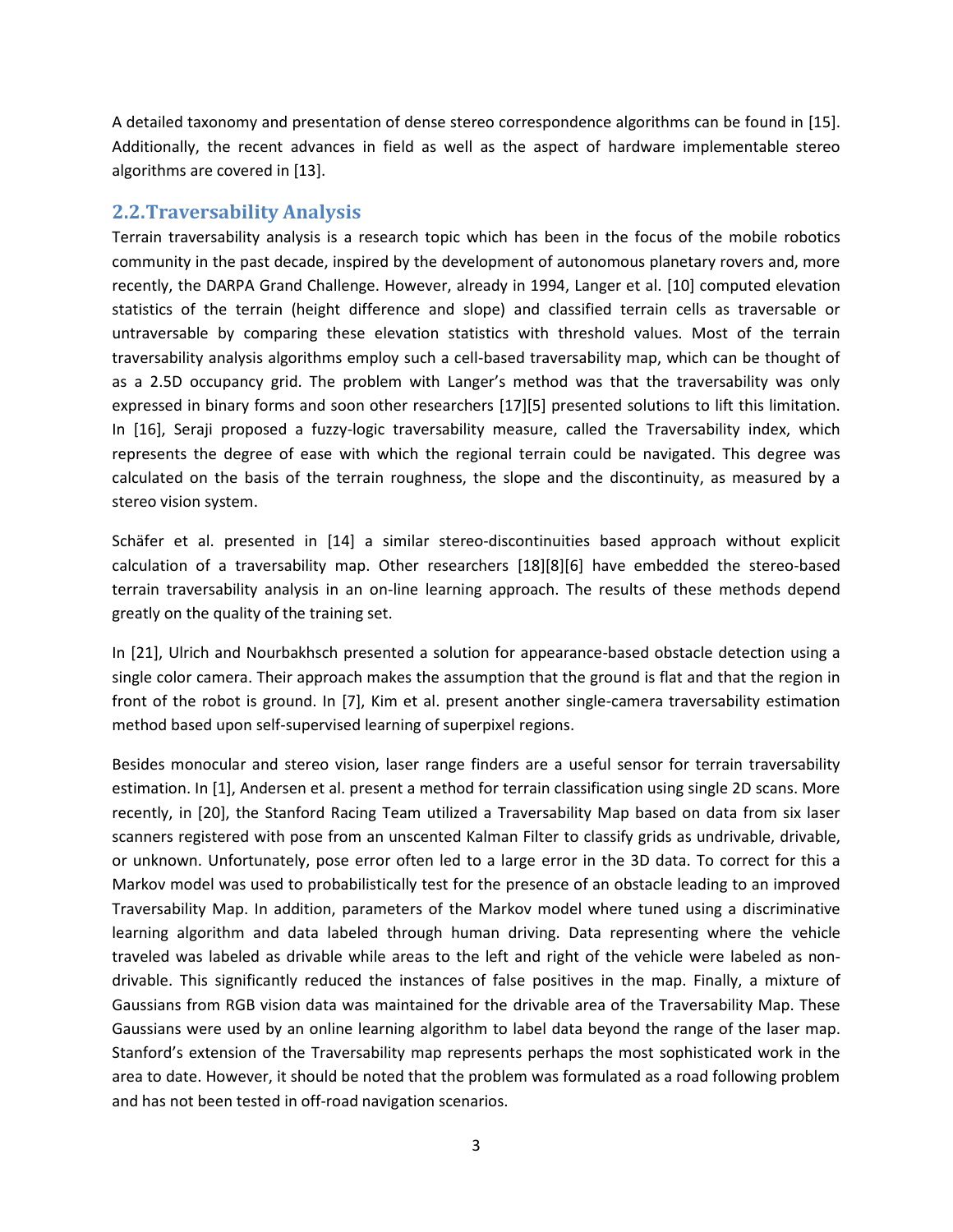### **3. Stereo disparity mapping**

Stereo disparity is computed using a three-stage local stereo correspondence algorithm. The algorithm utilized is a modified version of the algorithm presented in [\[12\].](#page-8-15) It combines low computational complexity with sophisticated data processing. Consequently, it is able to produce dense disparity maps of good quality in frame rates suitable for robotic applications. The structural elements of this algorithm are presented in [Figure 1.](#page-3-0) The main attribute that differentiates this algorithm from the majority of the other ones is that the matching cost aggregation step consists of two sophisticated sub-steps rather than one simple summation. In addition, the disparity selection process is a non-iterative one and the final refinement step is absent.



**Figure 1: Block diagram of the proposed stereo correspondence algorithm.**

<span id="page-3-0"></span>The results refinement step is moved inside the aggregation, rather than being an additional final procedure. Instead of refining the results that were chosen through a strict selection process, the proposed algorithm performs a refinement procedure to all the available data. Such a procedure enhances the quality of the results. Thus, the disparity selection step can remain a simple winner-takesall (WTA) choice. The absence of an iteratively updated selection process significantly reduces the computational payload of this step.

The matching cost function utilized is the truncated absolute differences (AD). AD is inherently the simplest metric of all, involving only summations and finding absolute values. The AD are truncated if they excess the 4% of the maximum intensity value. Truncation suppresses the influence of noise in the final result. This is very important for stereo algorithms that are intended to be applied to outdoors scenes. Outdoors pairs usually suffer from noise induced by a variety of reasons, e.g. lighting differences and reflections. Disparity space image (DSI) is a 3D matrix containing the computed matching costs for every pixel and for all its potential disparity values. The DSI values for constant disparity value are aggregated inside fix-sized square windows. The dimensions of the chosen aggregation window play an important role in the quality of the final result. Generally, small dimensions preserve details but suffer from noise. On the contrast, large dimensions may not preserve fine details but significantly suppress the noise. This behavior is highly appreciated in outdoors robotics applications where noise is a major factor, as already discussed. The aggregation window's dimensions used in the proposed algorithm are 11x11 pixels. This choice is a compromise between real-time execution speed and noise cancelation. The AD aggregation step of the proposed algorithm is a weighted summation. Each pixel is assigned a weight depending on its Euclidean distance from the central pixel. A 2D Gaussian function determines the weight's value for each pixel. The center of the function coincides with the central pixel. The standard deviation is equal to the one third of the distance from the central pixel to the nearest window-border. The applied weighting function can be calculated once and then be applied to all the aggregation windows without any further change. Thus, the computational load of this procedure is kept within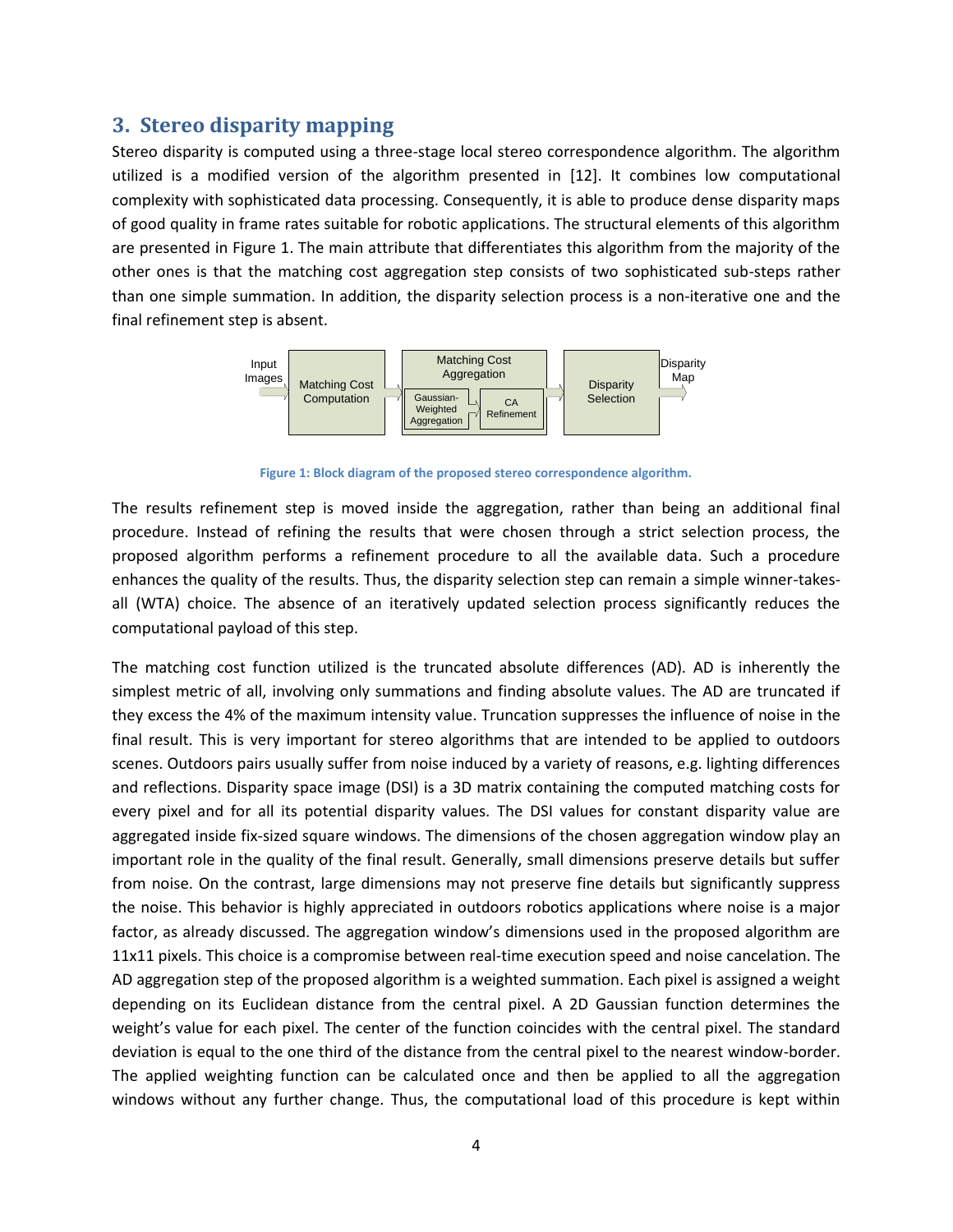reasonable limits. The DSI values after the aggregation are furthered refined by applying 3D cellular automata (CA). Two CA transition rules are applied to the DSI. The values of parameters used by them were determined after extensive testing to perform best. The first rule attempts to resolve disparity ambiguities. It checks for excessive consistency of results along the disparity axis and, if necessary, corrects on the perpendicular plane. The second rule is used in order to smoothen the results and at the same time to preserve the details on constant-disparity planes. The two rules are applied once. Their outcome comprises the enhanced DSI that will be used in order the optimum disparity map to be chosen by a simple, non-iterative WTA step.

## **4. Terrain Traversability Estimation**

Detecting obstacles from stereo vision images may seem simple, as the stereo vision system can provide rich depth information. However, from the depth image, it is not evident to distinguish the traversable from the non-traversable terrain, especially in outdoor conditions, where the terrain roughness and the robot mobility parameters must be taken into account. Our approach is based on the construction and subsequent processing of the *v-disparity* image [\[9\],](#page-8-16) which provides a robust representation of the geometric content of road scenes. The v-disparity image is constructed by calculating a horizontal histogram of the disparity stereo image.

Consider 2 stereo frames, as shown i[n Figure 2](#page-4-0)*a* and *b*, and the computed disparity image  $I<sub>D</sub>$ , as shown in [Figure 2](#page-4-0)c. Then, the v-disparity image  $I_V$  can be constructed by accumulating the points with the same disparity that occur on a horizontal line in the image. [Figure 2](#page-4-0)*d* displays the v-disparity image *I<sup>V</sup>* for the given input images.



<span id="page-4-0"></span>The classification of the terrain in traversable and non-traversable areas goes out from the assumption that the majority of the image pixels are related to traversable terrain of the ground plane. The projection of this ground plane in the v-disparity image is a straight line, from the top left to the bottom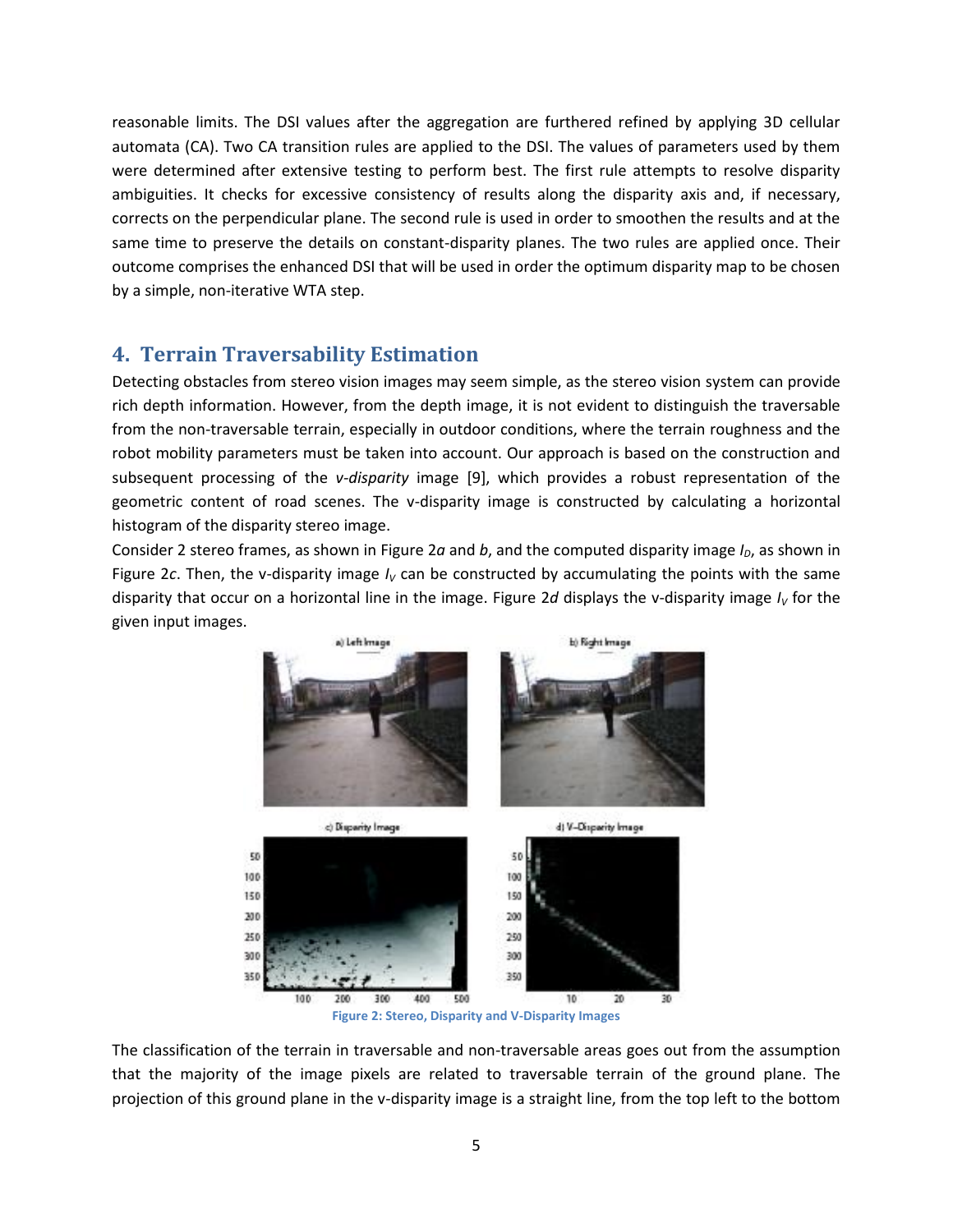right of the v-disparity image. Any deviations from this projection of the ground plane are likely obstacles or other non-traversable terrain items.

As such, the processing of the v-disparity image comes down to estimating the equation of the line segment in the v-disparity image, corresponding to the ground plane. This is done by performing a Hough transform on the v-disparity image and searching for the longest line segment. Then, one must choose a single parameter which accounts for the maximum terrain roughness. As this parameter depends only on the robot characteristics, it only needs to be set once. This parameter sets the maximum offset in v-disparity space to be considered part of the ground plane. Any outliers are regarded as obstacles, which enables to compile an obstacle image *IO*.

## **5. Results**

#### **5.1.System architecture**

As mentioned before, the stereo disparity mapping and terrain traversability estimation processes are integrated in a behavior-based autonomous robot control architecture [\[4\].](#page-7-3) This architecture is roughly sketched on [Figure 3.](#page-5-0) As can be noted from [Figure 3,](#page-5-0) the stereo framegrabber and subsequent traversability estimation module form the input for a behavior to direct the robot away from obstacles. This is of course not the only navigational input. The robot uses other on-board sensing equipment such as a differential GPS, an orientation sensor, wheel encoders and visual streams for Visual SLAM, a sonar array for obstacle avoidance, a chemical sensor for detection of chemical contaminants, a heat sensor for avoiding and mapping hot zones and a vision-based human victim detector [\[3\].](#page-7-4) All these sensing and processing modalities are combined together in a behavior-based context [\[4\],](#page-7-3) and a globally optimal robot control command is send to the robot.



<span id="page-5-0"></span>**Figure 3: System Architecture**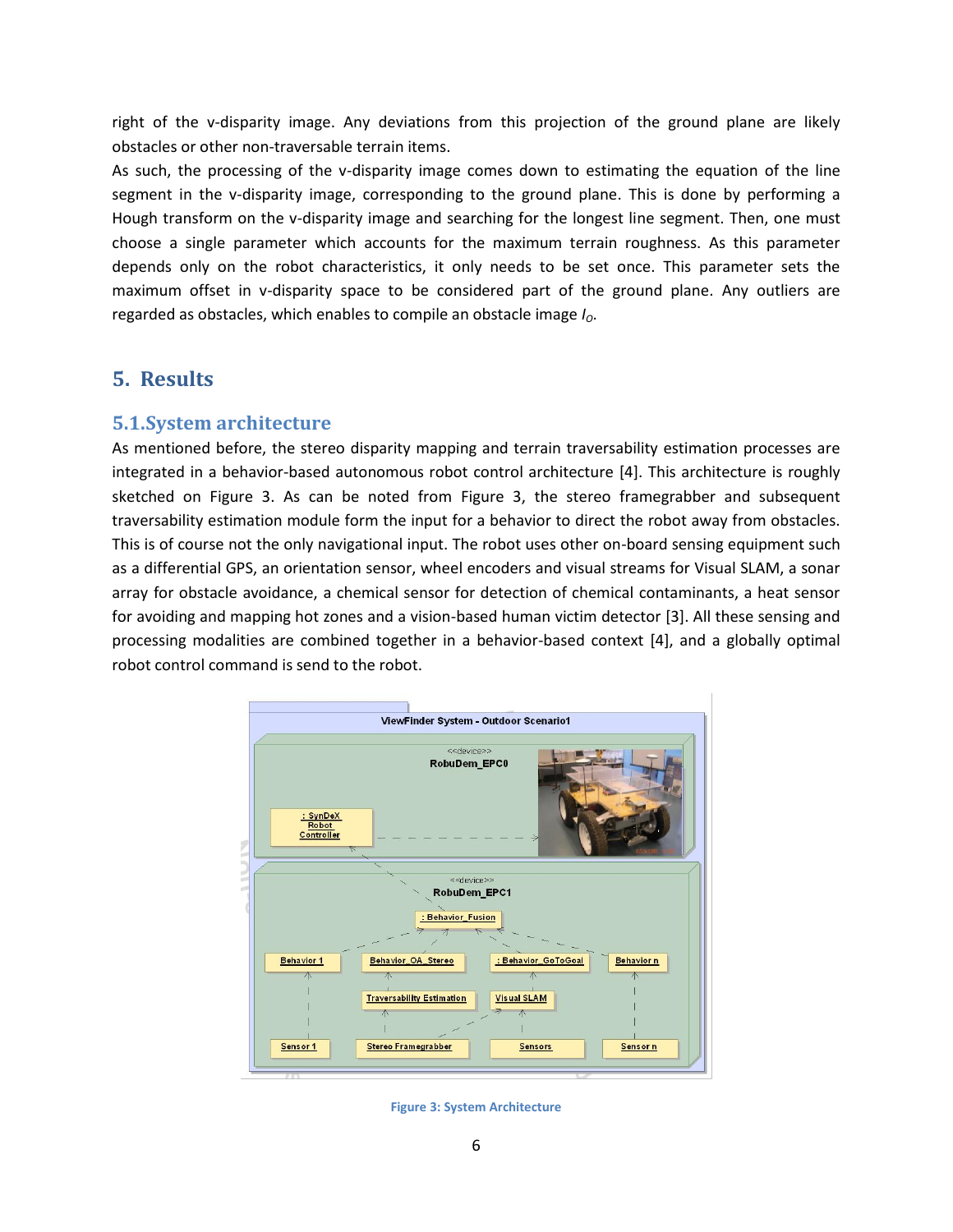### **5.2.Stereo results**

The stereo algorithm takes as input two images of the scene, captured by a stereo camera. The outcome of the algorithm is a disparity map. A disparity map is usually a grayscale image. The brighter a pixel in the disparity map, the more close the corresponding pixel in the reference image. Consequently, an obstacle could be identified as a group of pixels, which are generally brighter than their neighborhood. The results of the stereo algorithm for various outdoors scenes as well as the corresponding calculated disparity maps are presented i[n Figure 4.](#page-6-0)

Black areas, corresponding to regions of the depicted path, occur because the algorithm fails to match correctly such poorly textured areas. In the second and third scenes where there are obstacles, the stereo algorithm successfully highlights them. It can be seen that the used stereo algorithm significantly suppresses the noise, preserving at the same time the crucial details of the scene.



**Figure 4: (a) Left, (b) Right Images of the Stereo Pair and (c) the Computed Disparity Map.**

#### <span id="page-6-0"></span>**5.3.Traversability Analysis results**

[Figure 5](#page-7-5) presents an example result of the proposed terrain traversability analysis algorithm. The left image shows the V-Disparity image after Hough transform. The red line indicates the largest line segment, corresponding to the ground plane. The two pink lines indicate the region in v-disparity space where pixels are considered part of a traversable region. Terrain corresponding to pixels in v-disparity space in between the two pink lines is considered traversable, otherwise it is considered as an obstacle.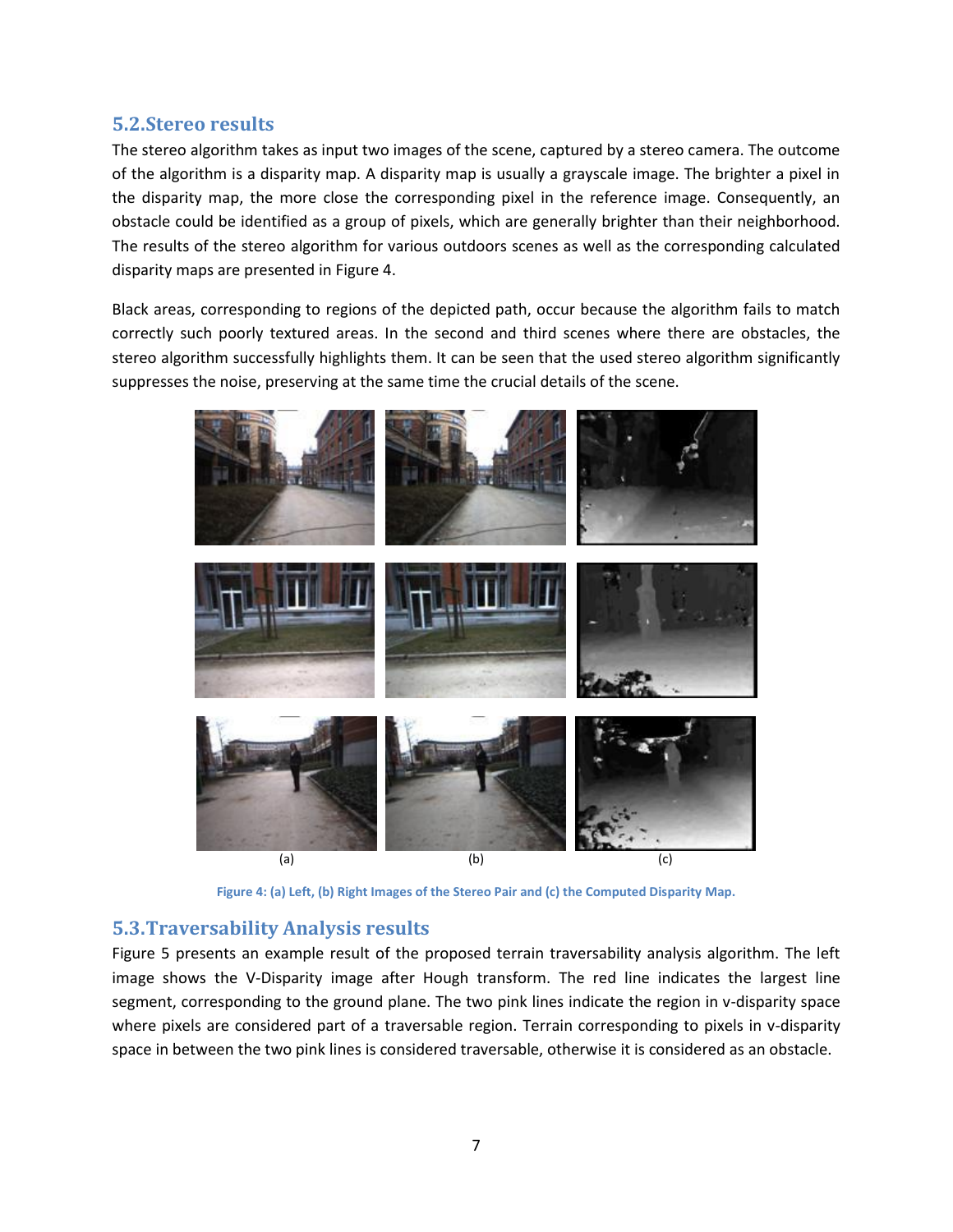The result of this operation can be judged from the right image of [Figure 5,](#page-7-5) showing the obstacle image. This is a version of the color input image, where false color data corresponding to the disparity is superposed for pixels classified as belonging to non-traversable terrain.



**Figure 5: Left: Line-based Analysis of the V-Disparity Image and Right: Resulting Obstacle Image**

<span id="page-7-5"></span>It may be noted that the lower part of the legs of the person standing in front of the robot were not detected as obstacles. This is due to the choice of the threshold parameter for the ground plane, discussed above. After tests in multiple environments, we used a threshold parameter of 50, which offers a good compromise between a good detection rate and low false positive detection rate.

#### **6. Conclusions**

In this article, we have presented a stereo vision algorithm and a stereo-based terrain traversability estimation algorithm. Combined, these approaches make it possible to robustly classify the terrain of outdoors scenes in traversable and non-traversable regions quickly and reliably. Integrated in an autonomous robot control architecture, this enables a mobile agent to navigate autonomously in an unstructured outdoor environment.

## **7. References**

- <span id="page-7-2"></span>[1] J. C. Andersen, M. R. Blas, O. Ravn, N. A. Andersen and M. Blanke: Traversable terrain classification for outdoor autonomous robots using single 2D laser scans. Journal of Integrated Computer-Aided Engineering, vol. 13(3), pp 223-232, 2006
- <span id="page-7-0"></span>[2] L. Di Stefano, M. Marchionni, S. Mattoccia, "A fast area-based stereo matching algorithm", Image and Vision Computing 22, pp. 983–1005, 2004.
- <span id="page-7-4"></span>[3] G. De Cubber, G. Marton. Human Victim Detection. Third International Workshop on Robotics for risky interventions and Environmental Surveillance-Maintenance, RISE'2009- Brussels, Belgium. January 2009.
- <span id="page-7-3"></span>[4] D. Doroftei, G. De Cubber, E. Colon and Y. Baudoin. Behavior Based Control For An Outdoor Crisis Management Robot. Third International Workshop on Robotics for risky interventions and Environmental Surveillance-Maintenance, RISE'2009- Brussels, Belgium. January 2009
- [5] D.B. Gennery. Traversability analysis and path planning for a planetary rover. Autonomous Robots, vol 6, no 2, pp. 131-146, 1999
- <span id="page-7-1"></span>[6] M. Happold, M. Ollis, N. Johnson, Enhancing supervised terrain classification with predictive unsupervised learning, in: Proc. of Robotics: Science and Systems, 2006